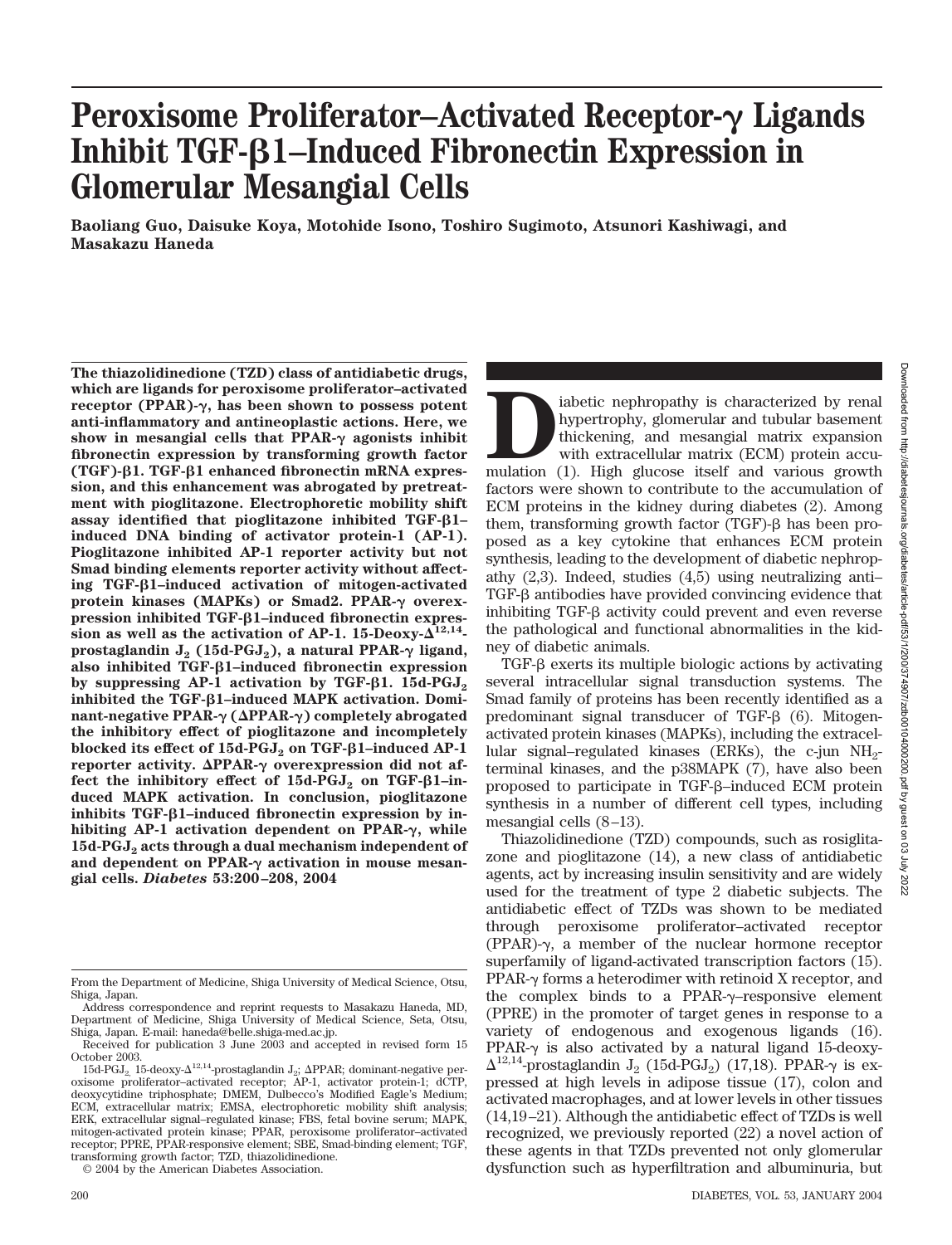

**FIG. 1. Effect of pioglitazone on TGF-β-induced fibronectin (FN) mRNA expression in mouse mesangial cells.** *A***: Cells were treated with TGF-**-**1 (2.5 ng/ml) for the indicated periods. Total RNA (20 g) was subjected to Northern blot** analysis and hybridization with  $[\alpha^{-32}P]$ dCTP-labeled fi**bronectin cDNA. The membrane was rehybridized with mitochondrial ribosomal protein L32 (mrpL32) cDNA.** *B***: Cells were incubated with TGF-β1 at the indicated concentrations for 9 h, and total RNA was analyzed by Northern blot analysis.** *C***: Cells were preincubated with pioglitazone at the indicated doses for 30 min, followed by stimulation with** TGF- $\beta$ 1 for 9 h. Quantitative results of three to four inde**pendent experiments are shown. Data are means SE.** *\*P* **<**  $0.05$  vs. control;  $#P < 0.05$  vs. TGF- $\beta1$ .

also overexpression of TGF- $\beta$  and ECM proteins in streptozotocin-induced diabetic rats, a model of type 1 diabetes, without affecting blood glucose levels. Furthermore, we provided evidence that TZDs have an antifibrotic action in diabetes and block high glucose-induced renal dysfunction by possibly inhibiting diacylglycerol-protein kinase C activation. However, the molecular mechanisms of the interaction between TZDs and TGF- $\beta$  have not yet been elucidated.

Thus, the aim of this study is to investigate in mesangial cells the effect of PPAR- $\gamma$  agonists, pioglitazone and 15d- $PGJ<sub>2</sub>$ , on TGF- $\beta$ 1–induced fibronectin expression, a major component of ECM proteins accumulated in the kidney of diabetic nephropathy. We also evaluated the effect of these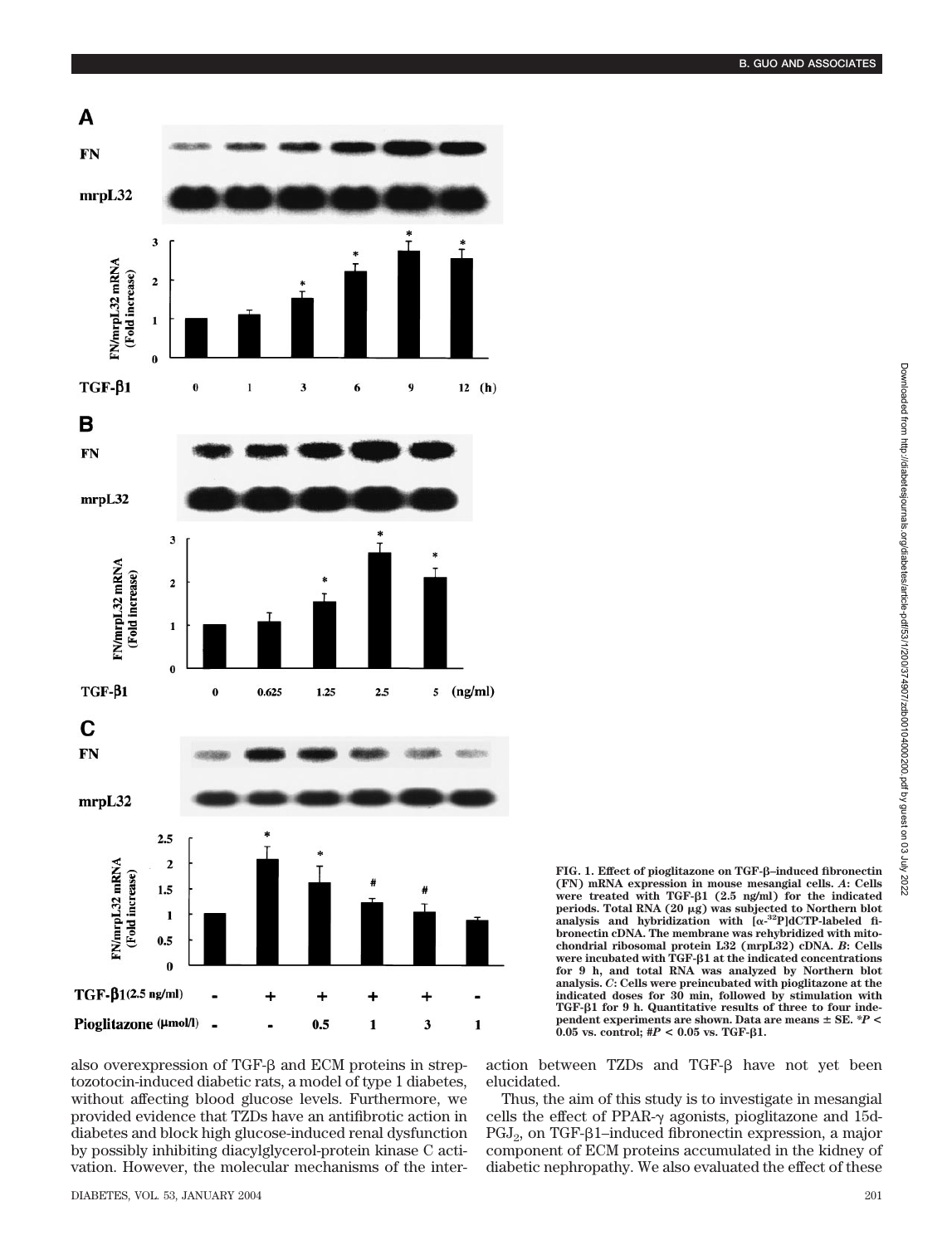

**FIG. 2. Effect of pioglitazone on phosphorylation of MAPKs and phosphorylation of Smad2 induced by TGF-β1. Cells were treated in the presence or absence of 3 mol/l pioglitazone for 30 min, followed by stimulation with TGF-β1 (2.5 ng/ml) for 1 h. Cell lysates were electrophoresed on 12% SDS-PAGE. The activities of ERK, p38 MAPK, and Smad2 were determined by immunoblot analysis with anti-phospho-ERK, anti-phospho-p38, and anti-phospho-Smad2 antibodies, respectively. After stripping, the membranes were reprobed with anti-ERK, anti-p38MAPK, and anti-Smad2/3 antibodies, respectively. All results are a representative one of three independent experiments.**

agents on TGF- $\beta$ 1 signaling, such as Smad and MAPK pathway, to elucidate the underlying mechanism of the antifibrotic effect of PPAR- $\gamma$  agonists.

## **RESEARCH DESIGN AND METHODS**

Human recombinant TGF- $\beta$ 1 was obtained from R&D Systems (Minneapolis, MN). The 15d-PGJ<sub>2</sub> was purchased from Calbiochem (La Jolla, CA). Pioglitazone was kindly provided by Takeda Chemical (Osaka, Japan). Anti-phosphop42/44 ERK and anti-phospho-p38 MAPK were bought from New England Biolabs (Beverly, MA), and anti-phospho-Smad2 was obtained from Upstate Biotechnology (Lake Placid, NY). The 3×AP-1 (activator protein-1) luciferase reporter construct was purchased from Stratagene (La Jolla, CA). The  $4\times$ SBE (Smad-binding element) luciferase reporter plasmid was kindly provided by Dr. C.H. Heldin (Uppsala, Sweden). The consensus oligonucleotide of AP-1 was purchased from Promega (Madison, WI). Anti-ERK, p38MAPK, and anti-Smad2/3 antibodies were purchased from Santa Cruz Biotechnology (Santa Cruz, CA). The  $\left[\alpha^{-32}P\right]$  deoxycytidine triphosphate (dCTP) and  $\left[\gamma^{-32}P\right]$ ATP were purchased from New England Nuclear (Boston, MA). The AOx-TKluciferase reporter construct containing three PPAR-responsive elements (PPREs) and PPAR- $\gamma$  expression plasmid were generously provided by Dr. C.K. Glass (University of California) (23). The dominant-negative PPAR  $(\Delta$ PPAR $)$ - $\gamma$  construct was provided by Dr. K. Kishida (Osaka University, Japan) (24).

#### **Cell culture**

*Mycoplasma-free.* SV40 MES 13 (murine mesangial) cells were purchased from the American Type Culture Collection (Rockville, MD). These cells, derived from glomerular explants of SV40 transgenic mice, exhibit both biochemical and morphologic features of normal mesangial cells in culture (25). Cells were cultured in Dulbecco's Modified Eagle's Medium (DMEM) (Nissui Pharmaceutical, Tokyo, Japan) containing 10% fetal bovine serum (FBS) at  $37^{\circ}$ C in a humidified  $95\%$  air and  $5\%$  CO<sub>2</sub> atmosphere. Primary mouse mesangial cells were obtained by culturing glomeruli isolated from kidneys of male BALB/C mice (15–20 g) as previously described (26). Cells were cultured in DMEM with 20% FBS. For experiments, subconfluent cells were starved for 24 h by incubation with DMEM containing 0.4% BSA. Quiescent cells were incubated with TGF- $\beta$ 1 in an experimental medium (DMEM with 0.4% BSA and 20 mmol/l HEPES, pH 7.4) for the indicated time intervals at 37°C. For the experiments with pioglitazone or  $15d$ -PGJ<sub>2</sub>, cells were incubated with the indicated concentrations of pioglitazone or 15d-PGJ<sub>2</sub> for 30 min at 37°C before exposure to TGF- $\beta$ 1. After the incubation, cells were harvested for the determination described below.

**RNA isolation and Northern blot analysis.** Mouse mesangial cells were maintained as described above. After 24 h of incubation in 0.4% BSA DMEM, cells were treated with TGF- $\beta$ 1 in the presence or absence of either pioglitazone or 15d-PGJ<sub>2</sub>. Total RNA was isolated from cells with Trizol Reagent (Gibco, Grand Island, NY) following the manufacturer's protocol. Northern blot analysis was performed as previously described  $(26)$ . Briefly,  $20 - \mu g$ aliquots of RNA were electrophoresed on 1% formaldehyde-agarose gels and transferred onto nylon membranes (Nytran, Schleider & Schuell, Dassel, Germany). After fixation by ultraviolet cross-linking, the membranes were baked for 2 h at 80°C incubation. Then, the membranes were hybridized with [a-<sup>32</sup>P]dCTP-labeled rat fibronectin cDNA, which was labeled by the Bca BEST labeling kit (Takara, Otsu, Japan), and subjected to autoradiography. The membranes were reprobed with mitochondrial ribosomal protein L32 cDNA as an internal standard (27). Quantification of mRNA levels was performed using NIH Image.

**Transient transfections and transcriptional reporter assays.** Mouse mesangial cells were grown to 70–80% confluence in DMEM supplemented with 10% FBS on 6-well plates. Transient transfections with the indicated luciferase reporter construct were performed with the LipofectAMINE regent (Invitrogen, Carlsbad, CA). The total amount of transfected DNA was kept constant by using a corresponding empty-vector mock DNA. After 3 h of transfection, cells were recovered with complete medium for 24 h, then were maintained in FBS-free DMEM containing 0.4% BSA for 24 h, followed by stimulation with TGF- $\beta$  for 24 h with or without pretreatment with pioglitazone or  $15d$ -PGJ<sub>2</sub> for 30 min. After washing twice with cold PBS, cells were harvested in 200  $\mu$ l of reporter lysis buffer (Promega). Aliquots (20  $\mu$ l) of extracts were used to measure luciferase activity by the Luciferase Assay System (Promega) and a luminometer (Auto LUMIcounter Nu1422ES; Nition, Tokyo, Japan). Luciferase activities were normalized to the -galactosidase activity (Promega). Results were expressed as ratio (fold-induction) of normalized luciferase activities.

**Western blot analysis.** Mouse mesangial cells were grown to subconfluence in DMEM containing 10% FBS. The cells were cultured for 24 h in DMEM containing 0.4% BSA, followed by treatment with TGF- $\beta$ 1 in the presence or absence of pioglitazone or 15d-PGJ<sub>2</sub>. After washing twice with cold PBS, cells were lysed in an ice-cold lysis buffer containing 150 mmol/l NaCl, 50 mmol/l Tris-HCl (pH 8.0), 0.1% SDS, 1% Nonidet P-40, and protease inhibitor cocktail (Boehringer Mannheim, Lewes, U.K.). Cell lysates were loaded on 12% SDS-polyacrylamide gels. After electrotransferring to polyvinylidine fluoride membranes (Immobilon, Bedford, MA), membranes were probed with specific antibodies against phospho-MAPKs, MAPKs, phospho-Smad2, or Smad2/3. Bound primary antibodies were detected with horseradish peroxidase–labeled anti-mouse, anti-rabbit, or anti-goat secondary antibodies, respectively, and developed with an enhanced chemiluminescence detection system (New England Biolab).

**Nuclear extraction and electrophoretic mobility shift analysis.** Nuclear extracts were prepared as previously described (26). In brief, cells were lysed with the addition of a hypotonic buffer (10 mmol/l HEPES, pH 7.8, 0.1 mmol/l EDTA, 15 mmol/l KCl, 2 mmol/l MgCl2, 1 mmol/l dithiothreitol, and protease inhibitor cocktail) with 0.8% Nonidet P-40 and microcentrifuged at 6,000*g* for 10 min. Pellets were resuspended with a high-salt buffer (20 mmol/l HEPES, pH 7.8, 420 mmol/l NaCl, 1.5 mmol/l MgCl2, 0.5 mmol/l dithiothreitol, 0.2 mmol/l EDTA, and 25% glycerol), rotated for 30 min at 4°C, and centrifuged at 13,000*g* for 30 min. Supernatants were used as nuclear proteins for electrophoretic mobility shift analysis (EMSA). The nuclear proteins  $(4 \mu g)$  were incubated with  $1 \mu$ g of poly(dI-dC) in a binding buffer (10 mmol/l Tris, pH 7.5, 50 mmol/l NaCl, 1 mmol/l dithiothreitol, 1 mmol/l EDTA, and 5% glycerol) for 30 min and then reacted at room temperature for 20 min with an AP-1 consensus oligonucleotide (Promega), which was labeled with  $[\gamma^{.32}P]ATP$ using T4 polynucleotide kinase (New England Biolab). The reaction mixtures were electrophoresed through 4% polyacrylamide gels and were subjected to autoradiography. For supershift analysis, the indicated antibodies were preincubated at 37°C for 30 min before the reactions with the radiolabeled probes. Competition experiments were performed by the addition of an excess amount of the indicated unlabeled double-stranded oligonucleotide to the reaction mixtures. The consensus AP-1 sequences in EMSA are described below. AP-1 consensus: 5-CGCTTGA**TGAGTCA**GCCGGAA-3.

**RT-PCR.** For RT-PCR analysis, total RNA  $(1 \mu g)$  was reverse transcribed with random hexamers using the Gene-Amp RNA-PCR kit (Perkin-Elmer, Branchburg, NJ), following the manufacturer's directions. The cycling conditions were 30 cycles of 30 s at 94°C, 30 s at 60°C, and 60 s at 72°C. The primers for mouse PPAR- $\gamma$  are described as follows: forward, 5'-AGTCCTTCCCGCTGAC CAAA-3'; reverse 1, 5'-GCTCATGTCTGTCTCTGT-3' for ΔPPAR-γ; reverse 2, 5'-TCCTTGTAGATCTCCTGG-3' for PPAR-γ. The primers for ΔPPAR-γ and PPAR- $\gamma$  amplified a 721-bp fragment and a 753-bp fragment, respectively. The primers for  $\beta$ -actin, used as control, were 5'-TATGCTCTCCCTCACGCCAT-3'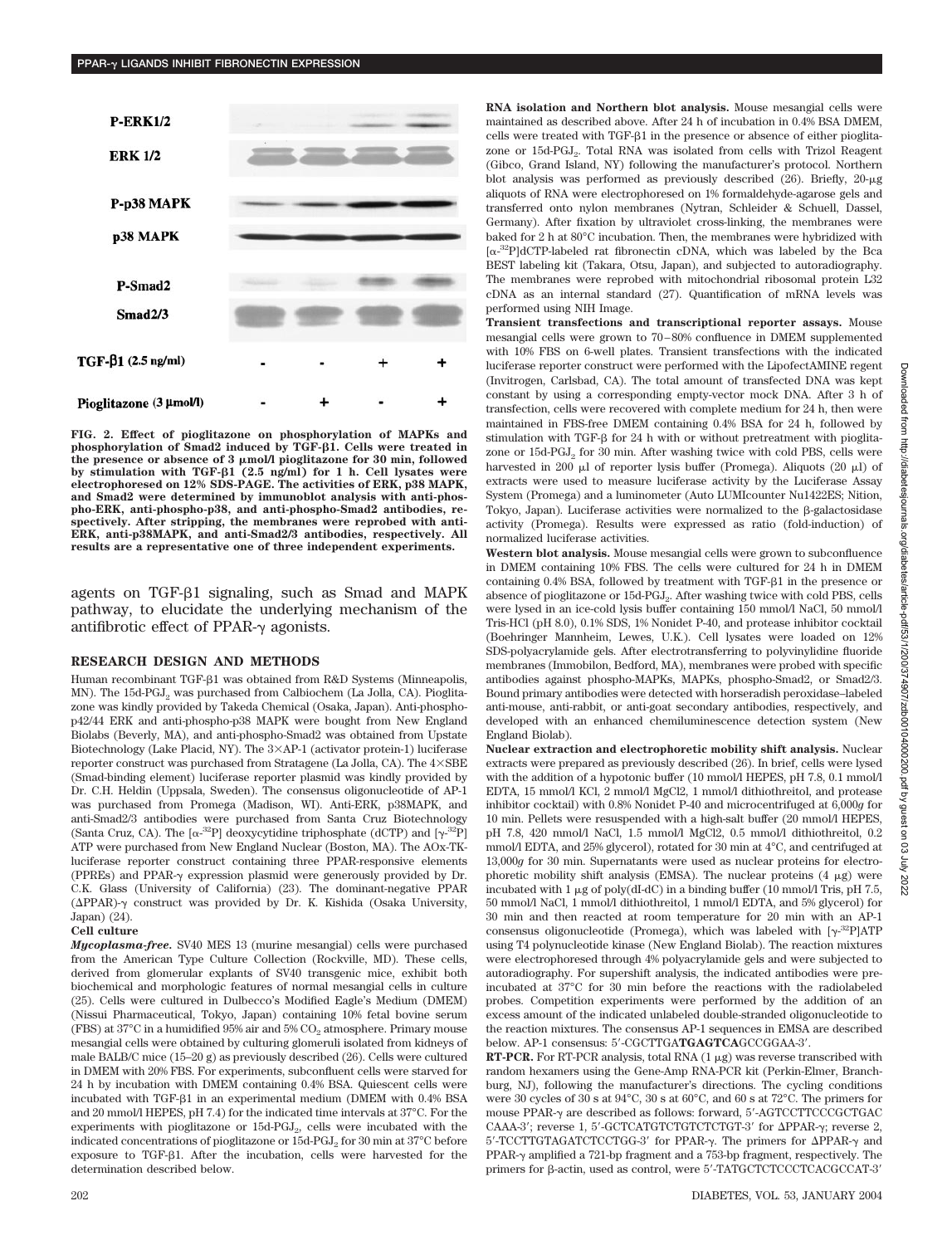

**FIG. 3. Effect of pioglitazone on AP-1 activity.** *A***: Cells were starved for 24 h, followed by treatment with or without 3 mol/l pioglitazone for 30** min, and stimulated with 2.5 ng/ml TGF-β1 for 45 min. Nuclear extracts were incubated with [ $γ$ <sup>.32</sup>P]ATP-labeled AP-1 consensus oligonucleotide **probe and were subjected to electrophoresis on 4% polyacrylamide gel. The arrow shows the specific binding of AP-1. A representative of one of three independent experiments is shown.** *B***: Supershift assays identified the subunit components for AP-1 dimers. Competition experiments demonstrated that the arrow shown is the specific binding of consensus AP-1.** *C* **and** *D***: Cells were transfected with 1 g 3AP-1 (***C***) or 4SBE** (*D*) reporter construct plasmid along with 0.2 μg cytomegalovirus-β-galactosidase–containing plasmid as a control of transfection efficiency. **After starvation for 24 h, cells were preincubated in the presence or absence of 3 mol/l pioglitazone for 30 min and stimulated with 2.5 ng/ml TGF-**-**1 for 24 h. Luciferase activities were measured as described in RESEARCH DESIGN AND METHODS. Luciferase activity was normalized against**  $\beta$ -galactosidase activity and was expressed as relative light units. Data are means  $\pm$  SE of five independent experiments.  $\ast$ *P* < 0.05 vs. control;  $#P < 0.05$  vs. TGF- $\beta$ 1.

and 5'-CTCAGGAGGAGCAATGATCT-3', and then amplified a 506-bp fragment. The resulting products were separated on 2% agarose gel and stained with ethidium bromide.

**Statistical analysis.** Results were expressed as the means  $\pm$  SE. ANOVA with subsequent Scheffe's test was used to determine significant differences in multiple comparisons. A  $P < 0.05$  was considered statistically significant.

#### **RESULTS**

**Effect of pioglitazone on TGF-β1-induced fibronectin mRNA expression in mouse mesangial cells.** TGF- $\beta$ 1 induced fibronectin mRNA expression in a timedependent (9 h maximum) and dose-dependent manner, with a maximal stimulation at 2.5 ng/ml (Fig. 1*A* and *B*). In subsequent experiments, cells were treated with 2.5 ng/ml TGF- $\beta$ 1 for 9 h. When cells were incubated with indicated concentrations of pioglitazone for 30 min before stimula-

DIABETES, VOL. 53, JANUARY 2004 203

tion with TGF-81, TGF-81–induced fibronectin mRNA expression was significantly suppressed by pioglitazone in a dose-dependent manner (Fig. 1*C*). Similar results were obtained in primary mouse mesangial cells (data not shown).

**Effect of pioglitazone on TGF-β signaling.** Consistent with previous reports (8,28,29), MAPKs and Smad2 were rapidly activated by TGF- $\beta$ , as early as 15 min, with the peak stimulation at 1 h (data not shown). However, the treatment with pioglitazone failed to affect TGF- $\beta$ 1-induced phosphorylation of ERK1/2, p38 MAPK, and Smad2 (Fig. 2).

Because a previous report  $(23)$  suggested that PPAR- $\gamma$ might exert its effects by interacting with other transcription factors such as AP-1, we examined the AP-1 DNA-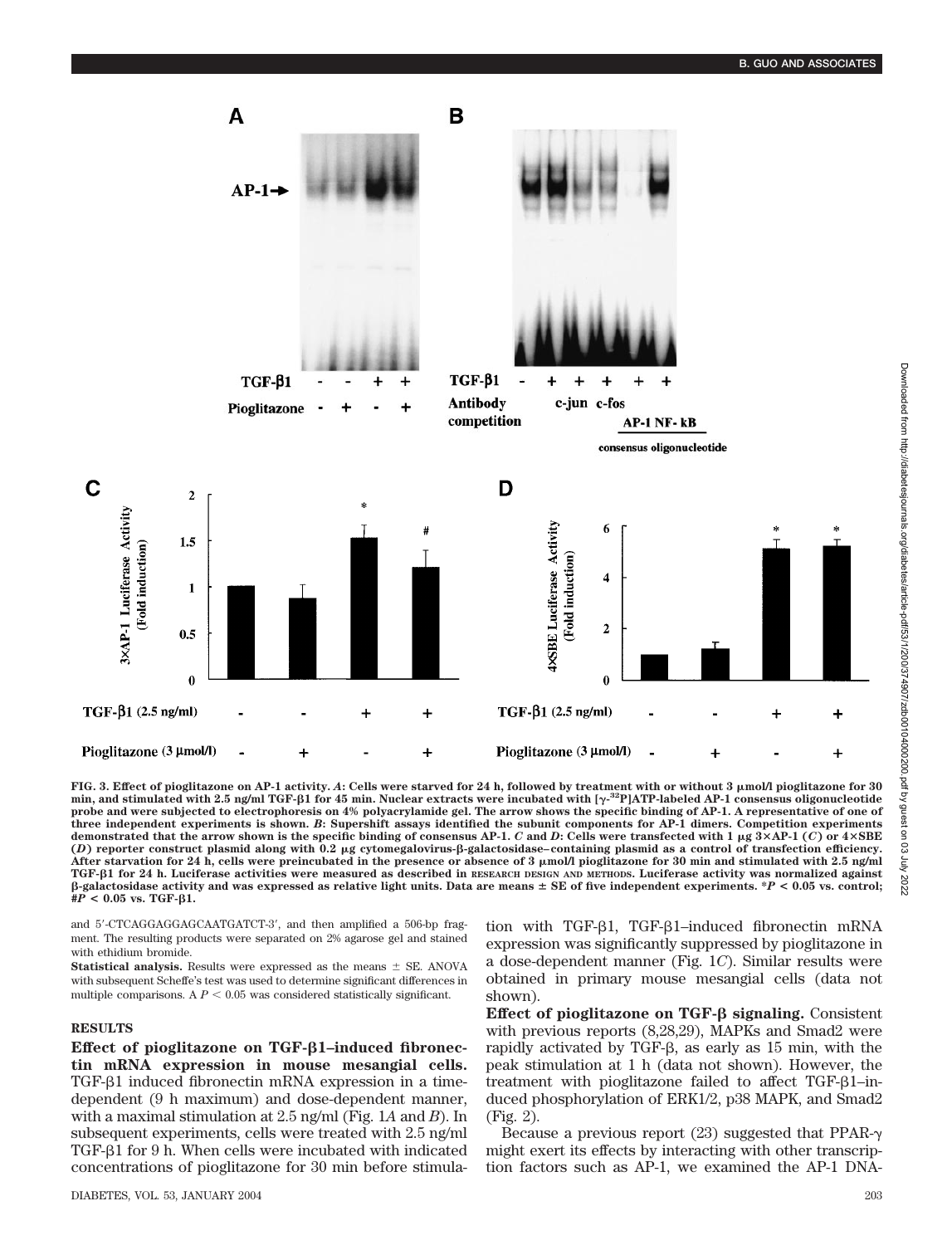



**FIG. 4. Effect of PPAR- overexpression on TGF-**- **signal.** *A***: Cells were transfected with 1 g PPAR- expression-construct plasmid or pcDNA3** empty-vector plasmid as control. After starvation, cells were incubated with or without TGF- $\beta$ 1 for 9 h. Quantitative results of four independent **experiments are shown. Data are means SE.** *\*P* **< 0.05 vs. control; #***P* **< 0.05 vs. TGF***-*-**1. FN, fibronectin; mrpL32, mitochondrial ribosomal protein L32.** *B***: Cells were transfected with PPAR- expression-construct plasmid or pcDNA empty-vector plasmid, followed by incubation with TGF-**- **for 45 min. The arrow shows the specific binding of AP-1. A representative one of four independent experiments is shown.** *C***: Cells were transfected with 1 g AP-1 reporter construct plasmid and 1 g PPAR- expression-construct plasmid or pcDNA3 empty-vector plasmid, along** with 0.2 µg cytomegalovirus-β-galactosidase–containing plasmid. After recovery and starvation, the cells were incubated with or without TGF-β1 **for 24 h. Luciferase activities were measured as described above. Data are means SE of three independent experiments. \****P* **< 0.05 vs. control; #***P* **< 0.05 vs. TGF-**-**1.** *D***: Cells were transfected with PPAR- expression-construct plasmid or pcDNA empty-vector plasmid. After starvation, cells were incubated with TGF-**-**1 for 1 h. The activities of ERK and Smad2 were evaluated by immunoblot analysis. Quantitative results of three experiments are shown. \****P* **< 0.05 vs. control.**

binding activity by EMSA. As shown in Fig. 3*A*, the DNA binding activity of AP-1 was obviously increased at 45 min after TGF- $\beta$ 1 stimulation, and this activation was significantly inhibited by pretreating cells with pioglitazone. The specificity of AP-1 DNA binding complex was confirmed by supershift assays (Fig. 3*B*). To further evaluate the effect of pioglitazone on the  $TGF- $\beta$  signaling pathway, we$ examined the effect of pioglitazone on  $TGF- $\beta$ -response$ reporters, including  $3\times$ AP-1 and  $4\times$ SBE luciferase reporters. TGF- $\beta$ 1 significantly stimulated AP-1 and SBE activities, whereas pioglitazone alone did not have any effect. When cells were treated with pioglitazone before stimulation with TGF- $\beta$ 1, AP-1 luciferase reporter activity was significantly inhibited (Fig. 3*C*), while SBE luciferase level was not affected (Fig. 3*D*).

**Effect of overexpression of PPAR-γ on TGF-β signaling.** To further elucidate the molecular mechanism of PPAR- $\gamma$  in modulating the TGF- $\beta$  signaling pathway by pioglitazone, we investigated the effect of transient  $PPAR-\gamma$  overexpression on TGF- $\beta$ 1-induced fibronectin expression. The overexpression of PPAR- $\gamma$  inhibited fibronectin mRNA expression (Fig. 4*A*), AP-1 DNA-binding activity (Fig. 4*B*), and AP-1 luciferase activity (Fig. 4*C*) induced by TGF- $\beta$ 1. However, similar to pioglitazone,  $PPAR-\gamma$  overexpression failed to inhibit TGF- $\beta$ 1-induced phosphorlyations of MAPKs and Smad2 (Fig. 4*D*).

**Effect of 15d-PGJ<sub>2</sub> on TGF-β1–induced fibronectin mRNA expression.** We then examined the effect of 15d-PGJ<sub>2</sub>, a natural PPAR- $\gamma$  ligand, on TGF- $\beta$ 1-induced fibronectin expression in mouse mesangial cells. As shown

PPAR-γ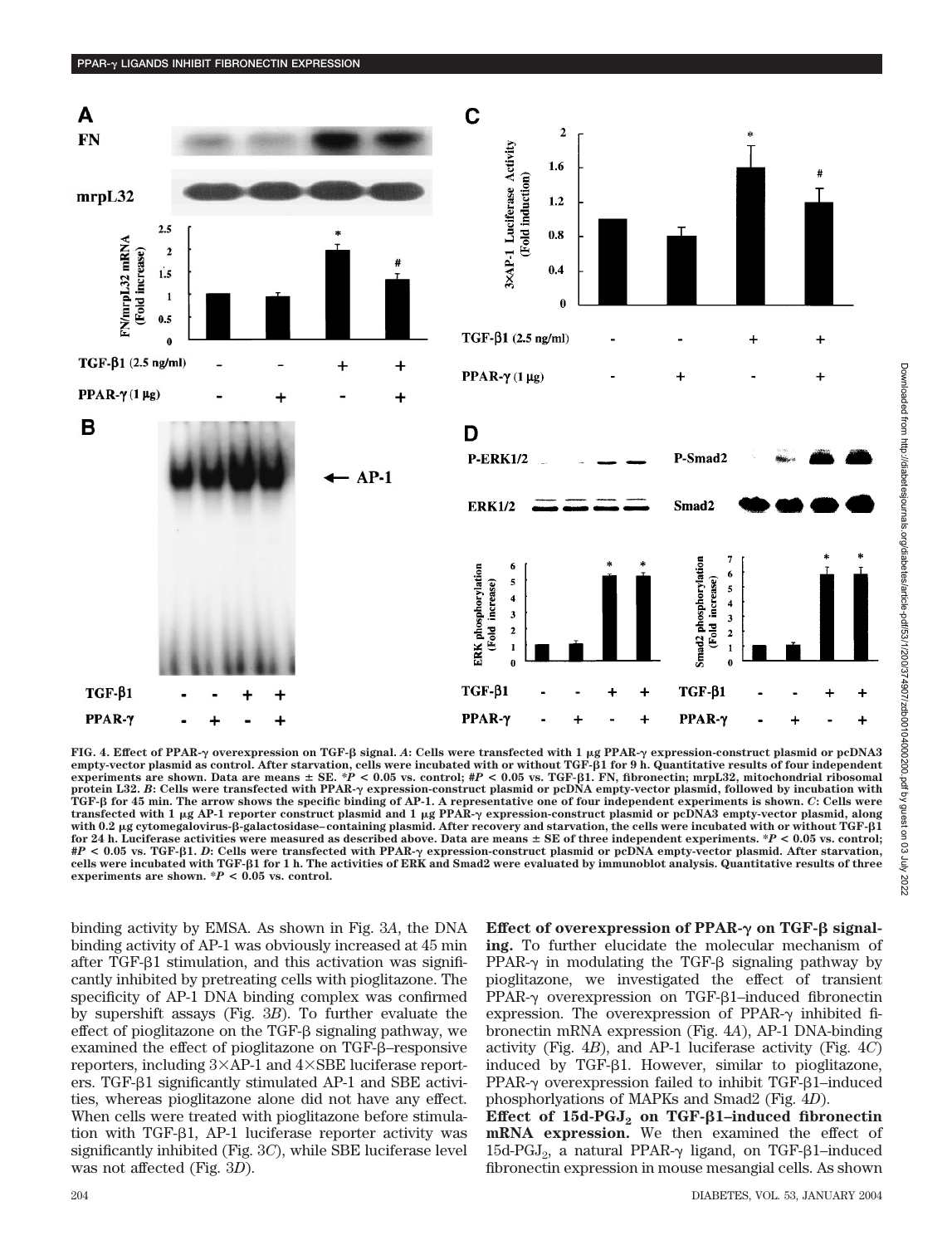

in Fig. 5A, TGF-β-induced fibronectin mRNA expression was significantly suppressed by  $15d$ -PGJ<sub>2</sub> in a dose-dependent manner. The  $15d$ -PGJ<sub>2</sub> was also able to inhibit AP-1 DNA-binding activity (Fig. 5*B*) and AP-1 reporter activity (Fig. 5*C*) induced by TGF- $\beta$ 1. Furthermore, immunoblot analysis revealed that the pretreatment with  $15d$ -PGJ<sub>2</sub>

÷

15d-PGJ2

phosphorylation of Smad2 (data not shown). **Effect of ΔPPAR-γ construct on TGF-β1-induced** 

÷

**AP-1 reporter activity.** We finally examined the effect of the  $\Delta$ PPAR- $\gamma$  construct on TGF- $\beta$ -induced AP-1 reporter

significantly inhibited  $TGF- $\beta$ 1–induced phosphorylation of$ ERK1/2 and p38MAPK (Fig. 5*D*) without affecting the

experiments.  $*P < 0.05$  vs. control;  $#P < 0.05$  vs. TGF- $\beta$ 1.

15d-PGJ2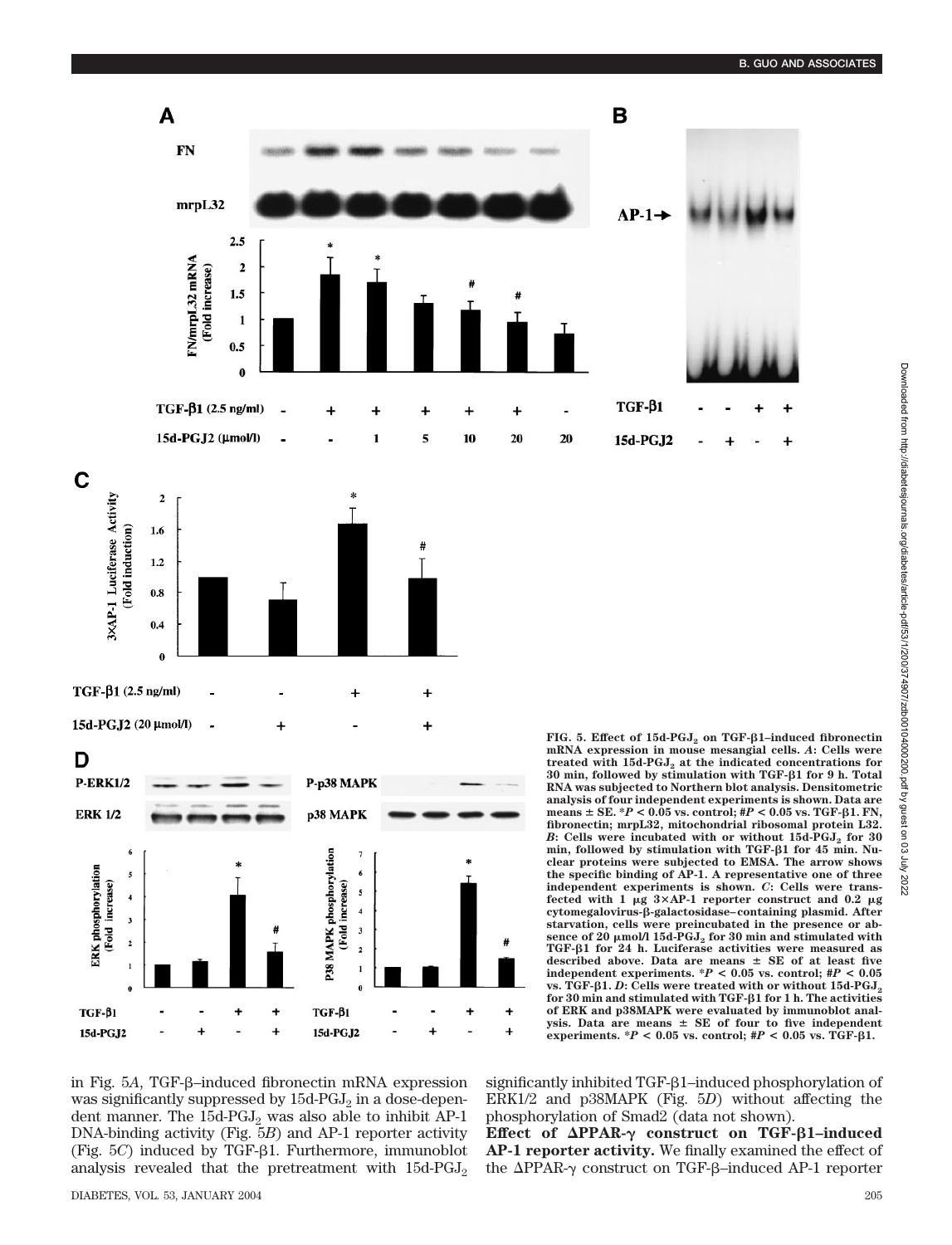

**FIG. 6. Effect of PPAR- overexpression on TGF-**-**–induced AP-1 reporter activity.** *A***: Cells were transfected with constructs expressing with PPAR-, PPAR-, or empty-vector plasmid as control. After 24 h, mRNA was extracted, and PPAR- and PPAR- mRNA expressions were assessed by RT-PCR. A representative one of three similar results is shown (***upper panel***). Cells were cotransfected with PPRE-luc plasmid and** either PPAR- $\gamma$  or/and  $\Delta$ PPAR- $\gamma$  expression vector and pcDNA3 empty-vector plasmid along with cytomegalovirus-ß-galactosidase plasmid as a control for transfection efficiency. After 24 h, luciferase activity was measured and normalized to the  $\beta$ -galactosidase activity. Results are expressed as relative light units. Data are means  $\pm$  SE of three independent experiments. \*P < 0.05 vs. control; #P < 0.05 vs. PPAR- $\gamma$ . B and C: Cells were transfected with ΔPPAR-γ expression construct and AP-1 reporter construct along with cytomegalovirus-β-galactosidase containing plasmid. After recovery and starvation, cells were incubated with pioglitazone (*B*) or 15d-PGJ<sub>2</sub> (*C*) for 30 min, followed by stimulation with TGF-β1 for 24 h. Luciferase activity was measured and normalized to the β-galactosidase activity. Results are expressed as relative light units. **Data are means SE of three to six independent experiments. \****P* **< 0.05 vs. control; #***P* **< 0.05 vs. TGF-**-**1.** *D***: Cells were transfected with** ΔPPAR-γ expression construct. After recovery and starvation, cells were incubated with or without 15d-PGJ<sub>2</sub> for 30 min, followed by stimulation<br>with TGF-β1 for 1 h. The activity of ERK was evaluated by immunoblot analysi

activity. The  $\Delta$ PPAR- $\gamma$  construct lacks 11 amino acids (PLLQEIYKDLY) in the AF-2 domain at its carboxyl terminus (24). RT-PCR revealed a small amount of PPAR- $\gamma$ expression in mesangial cells (Fig. 6*A*, *upper panel*). PPAR- $\gamma$  and  $\Delta$ PPAR- $\gamma$  expressions were strongly induced by transfection with PPAR- $\gamma$  and  $\Delta$ PPAR- $\gamma$  expression plasmids, respectively.  $\Delta$ PPAR- $\gamma$  overexpression inhibited endogenous PPAR-γ expression (Fig. 6*A, upper panel*). In addition, PPAR- $\gamma$  overexpression significantly enhanced

PPRE luciferase reporter activities, and this enhancement was significantly inhibited by cotransfection with  $1 \mu$ g  $\Delta$ PPAR- $\gamma$  (Fig. 6*A*, *lower panel*). We found that 15d-PGJ<sub>2</sub> and pioglitazone can significantly enhance PPRE luciferase reporter activity, and this enhancement was significantly inhibited with cotransfection of increasing amounts of the  $\Delta$ PPAR- $\gamma$  expression construct with a maximum effect at 1  $\mu$ g  $\Delta$ PPAR- $\gamma$  (data not shown).  $\Delta$ PPAR- $\gamma$ overexpression completely prevented the inhibitory effect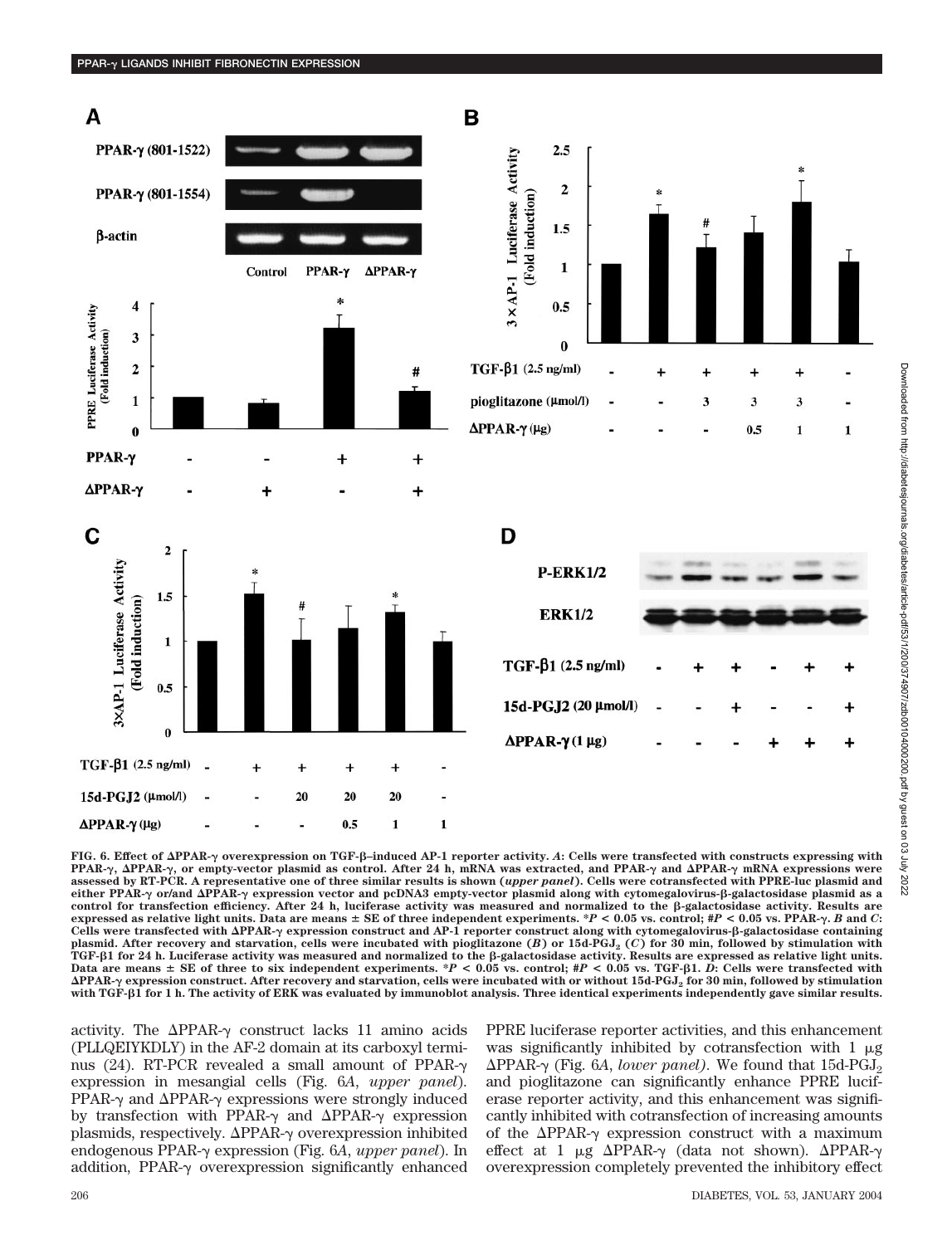of pioglitazone (Fig. 6*B*) and incompletely blocked the inhibitory effect of  $15d$ -PGJ<sub>2</sub> on TGF- $\beta$ 1–induced AP-1 luciferase reporter activity (Fig. 6C). However, ΔPPAR-γ overexpression did not affect the inhibitory effect of 15d-PGJ<sub>2</sub> on TGF-β1–induced MAPK activation (Fig. 6*D*).

### **DISCUSSION**

In the present study, we demonstrated that PPAR- $\gamma$  ligands, pioglitazone, and  $15d$ -PGJ<sub>2</sub> can inhibit TGF- $\beta$ induced fibronectin expression. The effect of pioglitazone was mediated by inhibiting  $PPAR-\gamma$ -dependent AP-1 activation, while  $15d$ -PGJ $_2$  exerted its effect through PPAR- $\gamma$ independent and –dependent actions in mouse mesangial cells. These observations are consistent with our previous report (22) demonstrating that TZDs not only ameliorated albuminuria in diabetic rats, but also inhibited the overexpression of ECM proteins. Our current study shows a novel anti–TGF- $\beta$  action of PPAR- $\gamma$  ligands in addition to our previous reports (22) showing that TZDs exerted an antifibrotic effect through decreasing the diacylglycerolprotein kinase C pathway in diabetic glomeruli or mesangial cells exposed to high glucose.

There is increasing evidence that  $TGF- $\beta$ -induced$ MAPKs activation plays an important role in regulating ECM protein accumulation and degradation in renal mesangial cells, although  $TGF- $\beta$  exerts its physiological func$ tions mainly through the Smad family of proteins (9,13). Indeed, we have previously reported  $(8)$  that TGF- $\beta$ – induced ERK activation is required for the induction of fibronectin in mesangial cells by using a specific MAPK/ ERK kinase inhibitor, PD98059. In the present study, we have further identified that AP-1 activity is enhanced by TGF- $\beta$ 1 using a consensus AP-1 oligonucleotide as well as an AP-1 luciferase reporter in mesangial cells. AP-1, which is a menagerie of dimeric basic resion-leucine zipper proteins, is enhanced through MAPKs and eventually modulates a wide range of cellular responses, including cell proliferation and differentiation and ECM protein expression (28–30). In the present study, we have extended our previous findings in characterizing the ability of PPAR- $\gamma$  ligands to suppress TGF- $\beta$ 1-induced fibronectin expression through inhibiting AP-1 activity but not SBE activity. We have also demonstrated that the overexpression of PPAR- $\gamma$ , similar to pioglitazone, inhibits TGF- $\beta$ induced fibronectin expression by suppressing AP-1 reporter activity and AP-1 DNA-binding activity. Others have also reported that TGF- $\beta$ –induced fibronectin expression occurs in a Smad-independent manner (31,32). Using a loss of function approach, Piek et al. (33) clearly characterized the role of MAPKs on fibronectin expression by finding that  $TGF- $\beta$ -induced fibronectin expression in$ wild-type fibroblasts was similar to that in Smad2 knockout or Smad3 knockout fibroblasts. Therefore, our results suggest that the MAPKs–AP-1 cascade is at least in part responsible for TGF- $\beta$ –induced fibronectin expression and that PPAR- $\gamma$  agonists can act as antifibrotic agents in mesangial cells.

The high-affinity ligand for PPAR- $\gamma$ , 15d-PGJ<sub>2</sub>, also inhibits the induction of inflammatory response genes, including nitric oxide synthase and tumor necrosis factor- $\alpha$  in a PPAR- $\gamma$ –dependent manner (23,34). However, others have shown that  $15d$ -PGJ<sub>2</sub> can regulate the

transcription of some target genes in a PPAR- $\gamma$ –independent manner (26,35). Indeed, we demonstrate that 15d-PGJ<sub>2</sub> is able to abrogate the TGF- $\beta$ 1–induced fibronectin expression by suppressing the activation of AP-1 via the inhibition of ERK and p38 MAPK activation. These results suggest that  $15d$ -PGJ<sub>2</sub> may have other actions in inhibiting  $TGF-B1$ –induced AP-1 activity through a PPAR- $\gamma$ -independent manner, which is in contrast to pioglitazone. This phenomenon was further strengthened by the findings that the overexpression of  $\Delta$ PPAR- $\gamma$  completely prevented the inhibitory effect of pioglitazone, incompletely blocked the inhibitory effect of 15d-PGJ<sub>2</sub> on TGF- $\beta$ 1–induced AP-1 reporter activity, and did not affect the inhibitory effect of  $15d-PGJ<sub>2</sub>$  on TGF- $\beta$ 1–induced MAPK activation. Taken together, it seems likely that pioglitazone downregulates TGF- $\beta$ 1– induced fibronectin expression via suppressed AP-1 activity that is possibly mediated by PPAR- $\gamma$  activation, whereas the inhibitory effects of  $15d$ -PGJ<sub>2</sub> are mediated by both PPAR- $\gamma$ -dependent and -independent mechanisms. Similarly, Straus et al.  $(35)$  found that  $15d$ -PGJ<sub>2</sub> was able to inhibit nuclear factor- B– dependent gene expression through suppression of the inhibitor of  $\kappa$ B kinase in a PPAR-y-independent manner in addition to  $PPAR-\gamma$ -dependent inhibition of nuclear factor  $\kappa B$ . Thus, it is possible that  $15d$ -PGJ<sub>2</sub> inhibits the MAPKs–  $AP-1$  signaling pathway by PPAR- $\gamma$ – dependent and –independent manners, although the precise mechanism of how  $15d$ -PGJ<sub>2</sub> inhibits MAPKs remains to be clarified.

In summary, our findings that TZDs could inhibit TGF- $\beta$  signaling cascades via the interaction of the AP-1 complex and PPAR- $\gamma$  strengthen the beneficial role of TZDs in treating fibrotic kidney disease, including diabetic nephropathy. Moreover, the results showed that 15d-PGJ<sub>2</sub> could inhibit cascades through PPAR- $\gamma$ -dependent and –independent actions. These findings may provide a new action of PPAR- $\gamma$  agonists on fibrotic response and a therapeutic implication of PPAR- $\gamma$  agonists in the prevention of and intervention in diabetic nephropathy.

#### **ACKNOWLEDGMENTS**

We are grateful to Dr. C.H. Heldin for kindly providing the  $4 \times$ SBE luciferase reporter plasmid, to Dr. C.K. Glass for the AOx-TK-luciferase reporter construct containing three PPREs (PPRE3-TK-luciferase) and  $PPAR\gamma$  expression plasmid, and Drs. K. Kishida and I. Shimomura for the  $\Delta$ PPAR- $\gamma$  plasmid.

#### **REFERENCES**

- 1. Mauer SM, Steffes MW, Ellis EN, Sutherland DE, Brown DM, Goetz FC: Structural-functional relationships in diabetic nephropathy. *J Clin Invest* 74:1143–1155, 1984
- 2. Sharma K, Ziyadeh FN: Hyperglycemia and diabetic kidney disease: the case for transforming growth factor- $\beta$  as a key mediator. *Diabetes* 44: 1139–1146, 1995
- 3. Blobe GC, Schiemann WP, Lodish HF: Role of transforming growth factor in human disease. *N Engl J Med* 342:1350–1358, 2000
- 4. Ziyadeh FN, Hoffman BB, Han DC, Iglesias-de la Cruz MC, Hong SW, Isono M, Chen S, McGowan TA, Sharma K: Long-term prevention of renal insufficiency, excess matrix gene expression and glomerular mesangial matrix expression by treatment with monoclonal antitransforming growth factor-beta antibody in db/db diabetic mice. *Proc Natl Acad SciUSA* 97:8015–8020, 2000
- 5. Chen S, Carmen Iglesias-de la Cruz M, Jim B, Hong SW, Isono M, Ziyadeh